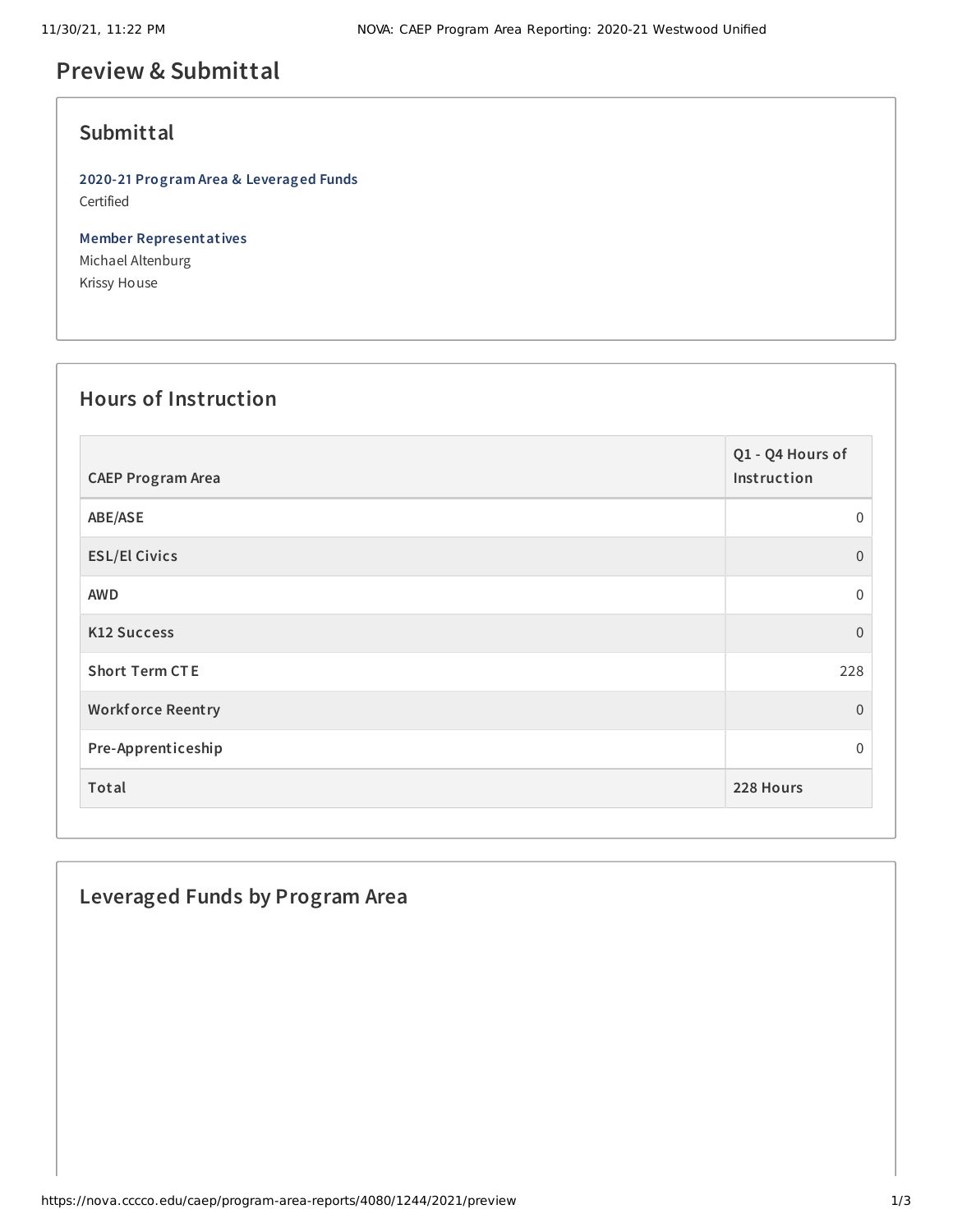11/30/21, 11:22 PM NOVA: CAEP Program Area Reporting: 2020-21 Westwood Unified

| Fund                                         | ABE/ASE | ESL/El<br>Civics | <b>AWD</b> | K12<br><b>Success</b> | Short<br>Term<br><b>CTE</b> | Workforce<br>Reentry | Pre-<br>Apprenticeship | Totals   |
|----------------------------------------------|---------|------------------|------------|-----------------------|-----------------------------|----------------------|------------------------|----------|
| California Adult<br><b>Education Program</b> | \$0     | \$0              | \$0\$      | \$0                   | \$28,580                    | \$0                  | \$0                    | \$28,580 |
| <b>CalWORKs</b>                              | \$0     | \$0              | \$0        | \$0                   | \$0                         | \$0                  | \$0                    | \$0      |
| NonCredit                                    | \$0     | \$0              | \$0\$      | \$0                   | \$0                         | \$0                  | \$0                    | \$0      |
| <b>Perkins</b>                               | \$0     | \$0              | \$0        | \$0                   | \$0                         | \$0                  | \$0                    | \$0      |
| <b>LCFF</b>                                  | \$0     | \$0              | \$0\$      | \$0                   | \$0                         | \$0                  | \$0\$                  | \$0      |
| Fees                                         | \$0     | \$0              | \$0        | \$0                   | \$0                         | \$0                  | \$0                    | \$0      |
| K12 Adult Ed Jail<br><b>Funds</b>            | \$0     | \$0              | \$0        | \$0                   | \$0                         | \$0                  | \$0                    | \$0      |
| <b>WIOA II</b>                               | \$0     | \$0              | \$0\$      | \$0                   | \$0                         | \$0                  | \$0                    | \$0      |
| <b>Contracted Services</b>                   | \$0     | \$0              | \$0\$      | \$0                   | \$0                         | \$0                  | \$0                    | \$0      |
| Totals                                       | \$0     | \$0              | \$0        | \$0                   | \$28,580                    | \$0                  | \$0                    | \$28,580 |

# **Certification**

**25 Lassen-Modoc Adult Education Consortium - Primary Contact**

**Carol Growdon** [cgrowdon@lassencollege.edu](mailto:cgrowdon@lassencollege.edu)

**Mitch Rosin** [mitch.rosin2@gmail.com](mailto:mitch.rosin2@gmail.com)

Appro ved by Mitch Ro sin

**11/30/2021 03:22 PM PST**